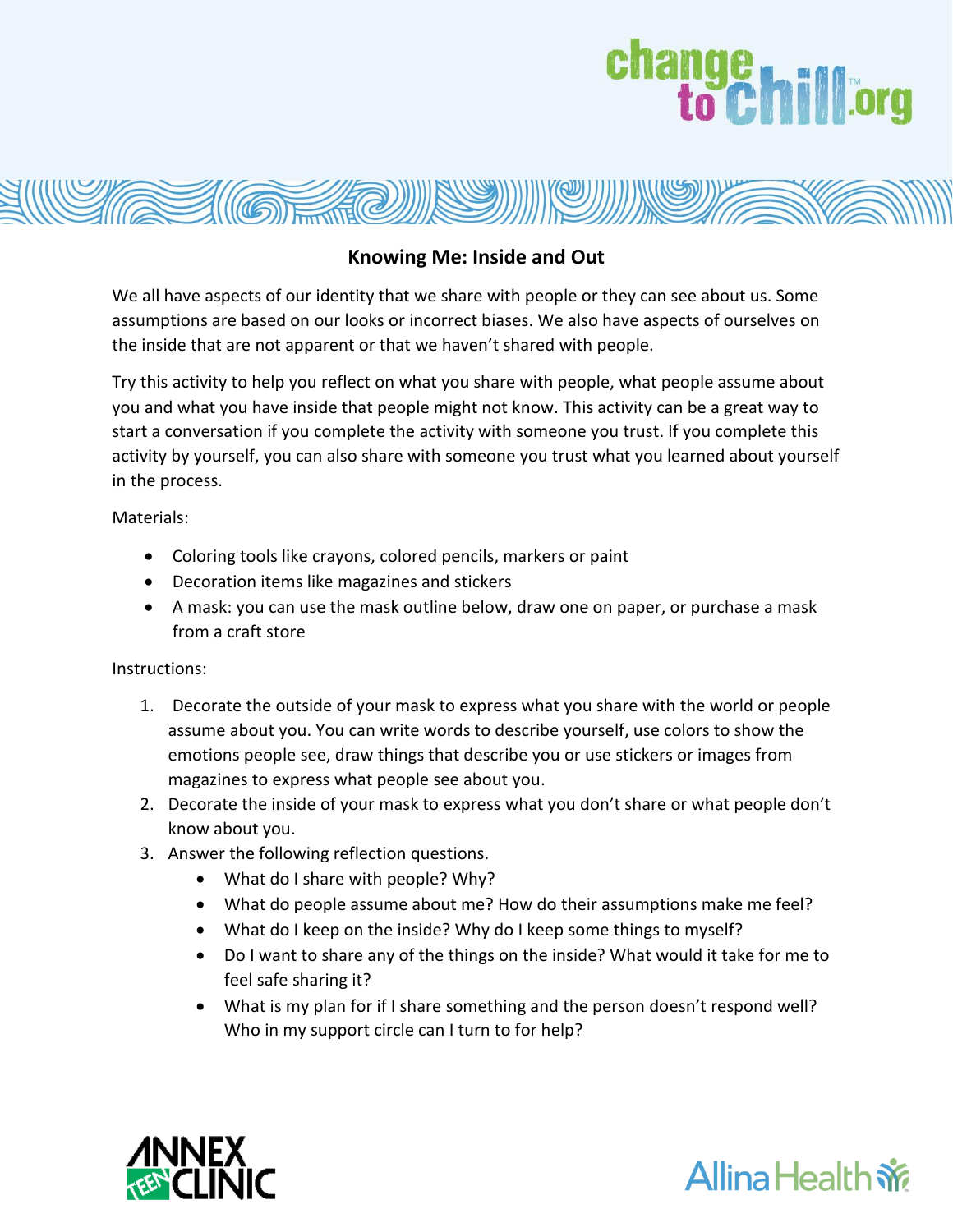



Outside





**Allina Health 帝**